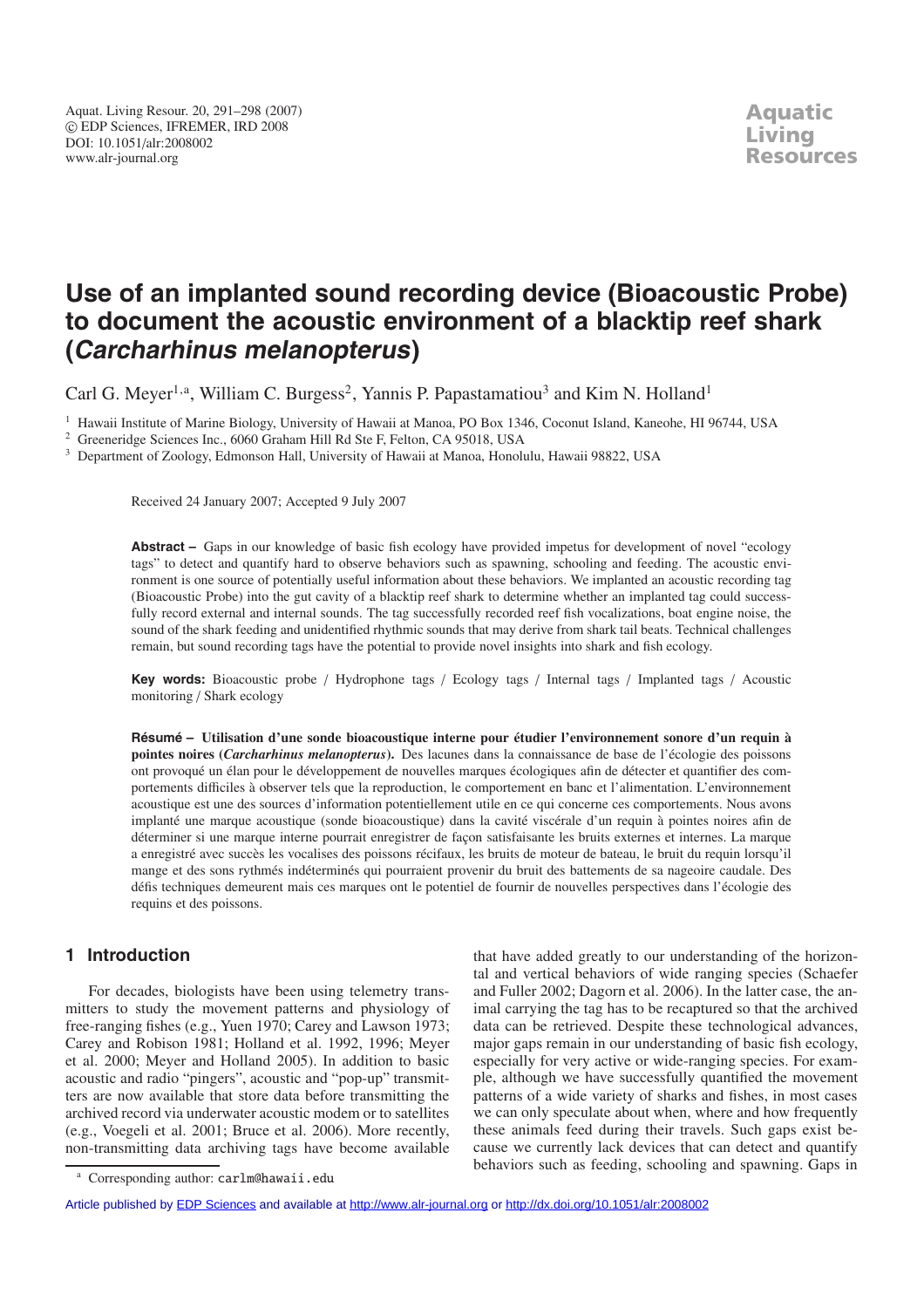

**Fig. 1.** Resuscitation of 1.6 m (total length) blacktip reef shark (*Carcharhinus melanopterus*) after surgical implantation of the Bioacoustic Probe.

our understanding of fish ecology have provided impetus for development of new "ecology" tags intended to provide novel insights into the behavior and physiology of marine animals.

One potentially rich source of ecologically relevant information is the acoustic environment within and around marine animals (Rountree et al. 2006). For example, externallymounted data logging hydrophone tags (e.g., the Bioacoustic Probe™; Greeneridge Sciences Inc.) have recently been used to quantify marine mammals' production of sound and their exposure and response to natural and anthropogenic sound (Burgess et al. 1998; Burgess 2000; Madsen et al. 2002; Johnson and Tyack 2003; Johnson et al. 2004; Madsen et al. 2006; Oleson et al. 2007). We hypothesized that measuring the acoustic environment of fishes and sharks could also provide valuable new insights into aspects of their basic ecology such as feeding, schooling, spawning and interactions with fishing vessels (Insley et al. 2004). As with marine mammals, useful information could potentially be obtained from both external and internal sources of noise. We assumed that long-term ecological studies would require implanted tags, because these can be retained for years and are less likely to impact the animals' natural behavior than externally-mounted tags. Here we describe a proof of concept study using an implanted Bioacoustic Probe to document the acoustic environment of a blacktip reef shark (*Carcharhinus melanopterus*). The specific goals of the study were to determine (1) whether a shark could be successfully implanted with a Bioacoustic Probe, and (2) whether the implanted tag could successfully record both internal and external environmental sounds.

### **2 Methods**

#### **2.1 Subject animal and study site**

We selected a 1.6 m (total length) female blacktip reef shark (*Carcharhinus melanopterus*) for the Bioacoustic Probe implantation experiment (Fig. 1). The shark was maintained in captivity at the Hawaii Institute of Marine Biology in a  $50 \times 250$  m fenced enclosure consisting of a shallow  $(< 1$  m) reef flat and a deeper (2 m) sand-bottomed channel bordered by live coral and mangrove. The enclosure contained a variety of naturally-occurring reef fishes and invertebrate species (some of which produce sound). The deepest end of the enclosure was joined to Kaneohe Bay via a channel through the reef, allowing sound from the bay to be recordable inside the enclosure.

#### **2.2 Bioacoustic Probe characteristics and surgical procedures**

The Bioacoustic Probe consisted of a hydrophone, pressure sensor, thermistor, 2D accelerometer, 16-bit digital recorder, 1-GB data storage and a field-replaceable battery in a single, self-contained instrument (Fig. 2, Table 1). Prior to implantation we set the Bioacoustic Probe duty cycle such that the instrument alternately recorded sound for one hour and then remained dormant for three hours, repeating this cycle for the duration of battery life or until the storage capacity was reached. We set the sampling rate to 2048 Hz, the built-in lower frequency cutoff was 8 Hz and the anti-aliasing upper frequency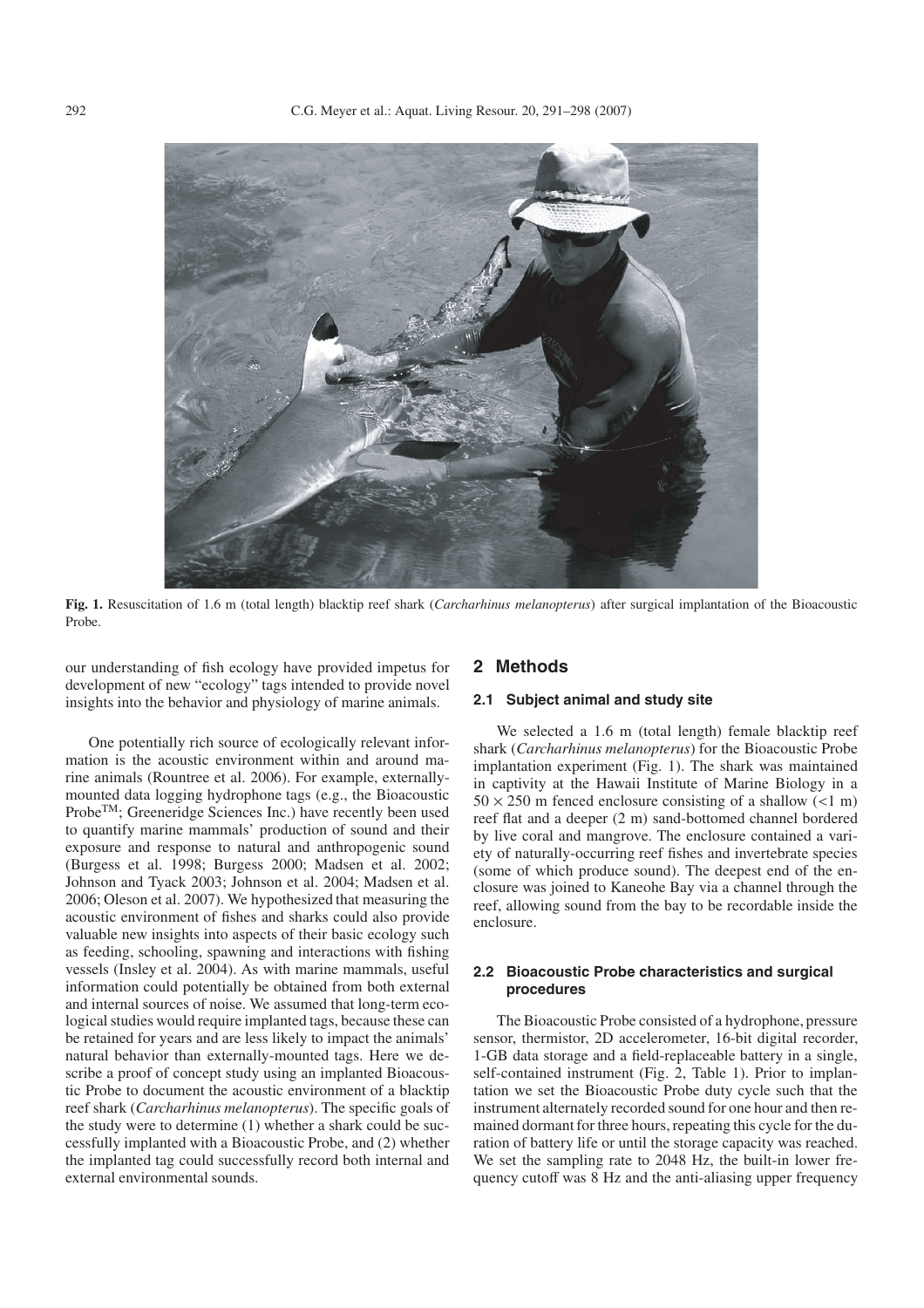C.G. Meyer et al.: Aquat. Living Resour. 20, 291–298 (2007) 293



**Fig. 2.** The Bioacoustic Probe (acoustic recording tag) used in the implantation experiment.

cutoff for this experiment was 767 Hz. The gain was set to maximum (20 dB), resulting in an acoustic saturation limit of 170 dB re 1  $\mu$ Pa (0-pk) with broadband self noise of 97 dB re 1  $\mu$ Pa in the 8 Hz to 760 Hz frequency band. In addition to broadband self noise, tonal artifacts generated inside the Bioacoustic Probe between 370 Hz and 620 Hz were also present in the recorded data.

The shark was captured, placed inverted on a stretcher and anesthetized by irrigating the gills with MS222 solution (0.15 g  $L^{-1}$ ). The Bioacoustic Probe was coated with a triple antibiotic cream and was surgically implanted in the shark's gut cavity through a ventral incision (offset from the midline and 10 cm posterior of the pectoral fins). The incision was sutured closed, leaving a thin retrieval line trailing outside the body (the retrieval line was secured to one end of the Bioacoustic Probe). The shark was then resuscitated and released back into the shark pond (Fig. 1). One week later, the shark was recaptured, anesthetized and the Bioacoustic Probe was extracted by cutting the sutures and gently pulling it out using the retrieval line. The incision was then reclosed and the shark resuscitated and released, making a full recovery.

#### **2.3 Data analyses**

We used two strategies to analyze data recorded by the Bioacoustic Probe. First, we searched for relatively loud and distinctive sounds (e.g., reef fish vocalizations) by amplifying raw data, listening to playbacks and visually examining audio time series and spectrograms. Second, to quantify subtle modulations of background or flow noise and evaluate their potential association with the subject's motion, we used sequential Fast Fourier Transformations (FFTs) to extract the level (dB) of sound in the 200-Hz one-third octave band. We picked a center frequency of 200 Hz because visual inspection suggested that the modulation of noise was most significant in this band. Each FFT processing window covered 0.1 s of data and was shifted by 0.005 s from the previous window (20-times overlapping). This process produced a smoothed time series, effectively sampled at 200 Hz, of the fluctuating sound level within the 200-Hz one-third octave band. We

then generated a spectrogram of this time series to identify any regular, periodic fluctuations in the band level and assess their time- and frequency-dependence. Spectrogram parameters were adjusted for visual clarity.

# **3 Results**

The implanted shark resumed normal swimming immediately after resuscitation and resumed feeding six days after implant surgery. The shark also recovered quickly from the tag retrieval surgery and remains healthy to date (March 2007). While inside the shark, the Bioacoustic Probe recorded 0.6 gigabytes (42 hours) of acoustic data, including a variety of external sounds and possible internal noises. External sounds included reef fish vocalizations, boat engine noise, and splashing sounds associated with the subject's feeding. Fish vocalizations were identified as calls of male Hawaiian domino damselfish (*Dascyllus albisella*), an abundant occupant of the shark enclosure (Fig. 3). The boat engine noise recorded by the implanted Bioacoustic Probe was likely produced by the 40 HP outboard motor of a small shuttle boat that services the research facility. For example, changes in engine pitch associated with the shuttle slowing on approach to (or accelerating away from) the facility dock were clearly audible (Fig. 4). The acoustic record from the day that the experimental shark resumed feeding contained loud splashing sounds corresponding to the time when the shark was observed feeding in the shallow area of the enclosure.

In addition to a variety of distinctive and relatively loud, external sounds, the implanted Bioacoustic Probe also captured occasional modulated broadband noise likely associated with shark tail beats. We analyzed video footage of the shark swimming during the experiment and calculated an average tail beat period of 1.7 s. Fast Fourier Transformations of acoustic data from periods where the shark was swimming steadily around the enclosure produced a fundamental modulation period of 1.7 s (0.6 Hz) with a strong harmonic at 0.8 s  $(1.25 \text{ Hz})$  and weaker harmonics at 0.5 s  $(1.9 \text{ Hz})$  and 0.4 s (2.5 Hz) (Fig. 5). This harmonic structure is consistent with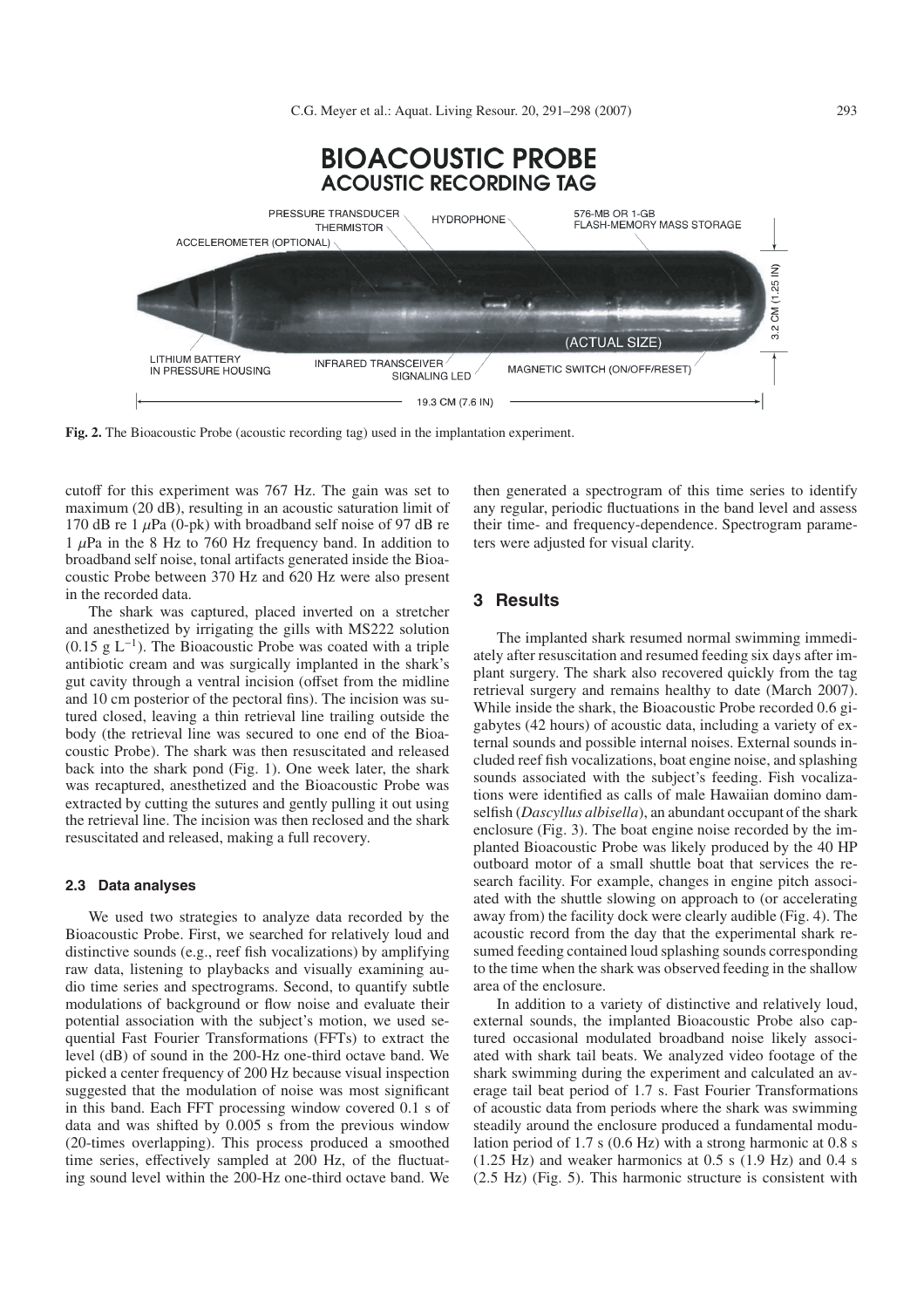**Table 1.** Bioacoustic Probe technical specifications.

| Parameter                                        | Specification                                                   |
|--------------------------------------------------|-----------------------------------------------------------------|
| Maximum depth (design)                           | Typically limited by choice of pressure sensor;<br>$max$ 2000 m |
| Maximum depth (tested)                           | Two units tested to 2000 m (March 2003)                         |
| Maximum continuous acoustic sampling rate        | 20 kHz (at room temperature; 10 kHz typical<br>maximum)         |
| Saturation at 0-dB gain, re 1 $\mu$ Pa zero-peak | 172 dB (190-dB option available)                                |
| Acoustic gains, user selectable                  | $0/10/20$ dB                                                    |
| Acoustic sampling resolution                     | 16 bits                                                         |
| Auxiliary sampling rate                          | $1$ Hz                                                          |
| Auxiliary sampling resolution                    | 16 bits                                                         |
| Auxiliary sampling channels                      | Pressure                                                        |
|                                                  | Tag temperature                                                 |
|                                                  | 2-D acceleration/tilt, in g's (option)                          |
| Storage capacity                                 | 576 MB (1-GB option available)                                  |
| Life at 2 kHz acoustic sampling rate             | 41 h (for 576-MB storage unit)                                  |
| Maximum measured data download rate              | 5.3 kbytes $s^{-1}$ , via infrared                              |



**Fig. 3.** Oscillogram (A) and spectrogram (B) of Hawaiian Domino Damselfish (*Dascyllus albisella*) calls recorded by the Bioacoustic Probe while implanted in the gut cavity of a blacktip reef shark. Horizontal lines in the spectrogram reflect instrumental noise generated inside the Bioacoustic Probe.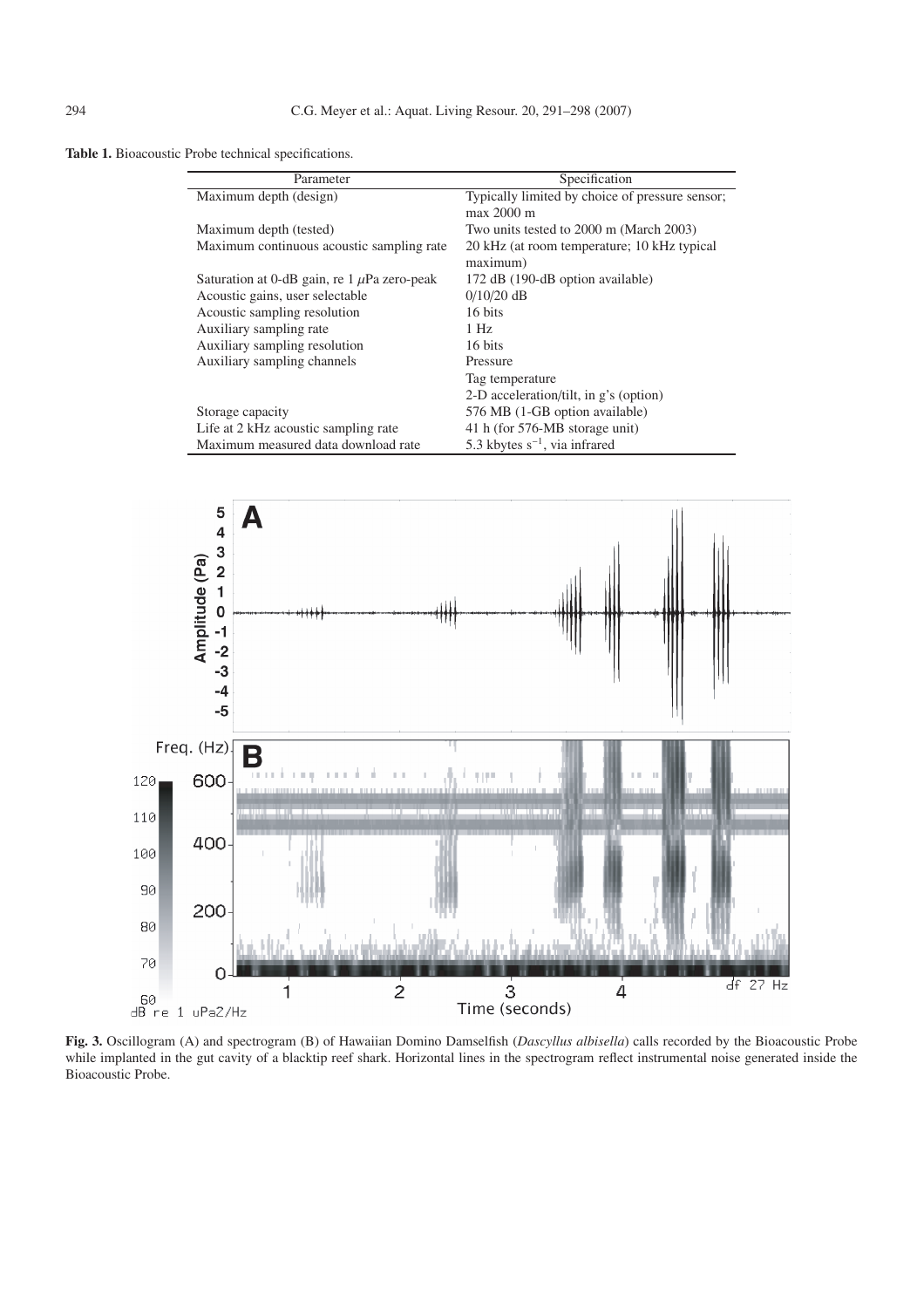C.G. Meyer et al.: Aquat. Living Resour. 20, 291–298 (2007) 295



**Fig. 4.** Spectrogram of boat engine noise recorded by the Bioacoustic Probe.

![](_page_4_Figure_3.jpeg)

**Fig. 5.** Spectrogram of noise modulation rates within the 200-Hz 1/3- octave band from 17 min of sound recorded while the shark was swimming steadily around the enclosure. The harmonic structure is consistent with strongly periodic modulation of noise within the analysis band.

the visually-observed fundamental tail beat period of 1.7 s (for the tail to come full cycle), while the predominant noise modulation period is 0.8 s, consistent with the dominance of flownoise modulation by each "half-cycle" lateral tail movement rather than by the "full-cycle" tail beat. The tempo of this rhythmic sound was apparently linked to shark activity. For example, the tempo was relatively constant throughout most of the acoustic record, including immediately before the shark fed on day six, but more than doubled during and immediately after feeding (Fig. 6), when the implanted shark became highly active and increased both tail beat rate and swimming speed. Note that although modulated broadband noise was clearly evident in the acoustic time series during highly-active periods (Fig. 6B), spectral analysis failed in this case to show harmonic structure such as that evident in Fig. 5. This may indicate that tail movements were not only more rapid but also more erratic

when the shark was very active than during slower, steady swimming.

## **4 Discussion**

This experiment marks the first time that a self-contained, low frequency acoustic recording device has been implanted inside an animal, and demonstrates that implanted hydrophone tags can record a variety of external (and possibly internal) sounds. For example, fish vocalizations, boat engine noise and sounds associated with feeding were all clearly discernable in the acoustic record recovered from the implanted Bioacoustic Probe. Although sharks detect the particle acceleration component of the sound field rather than the pressure component recorded by the Bioacoustic Probe, the dominant frequencies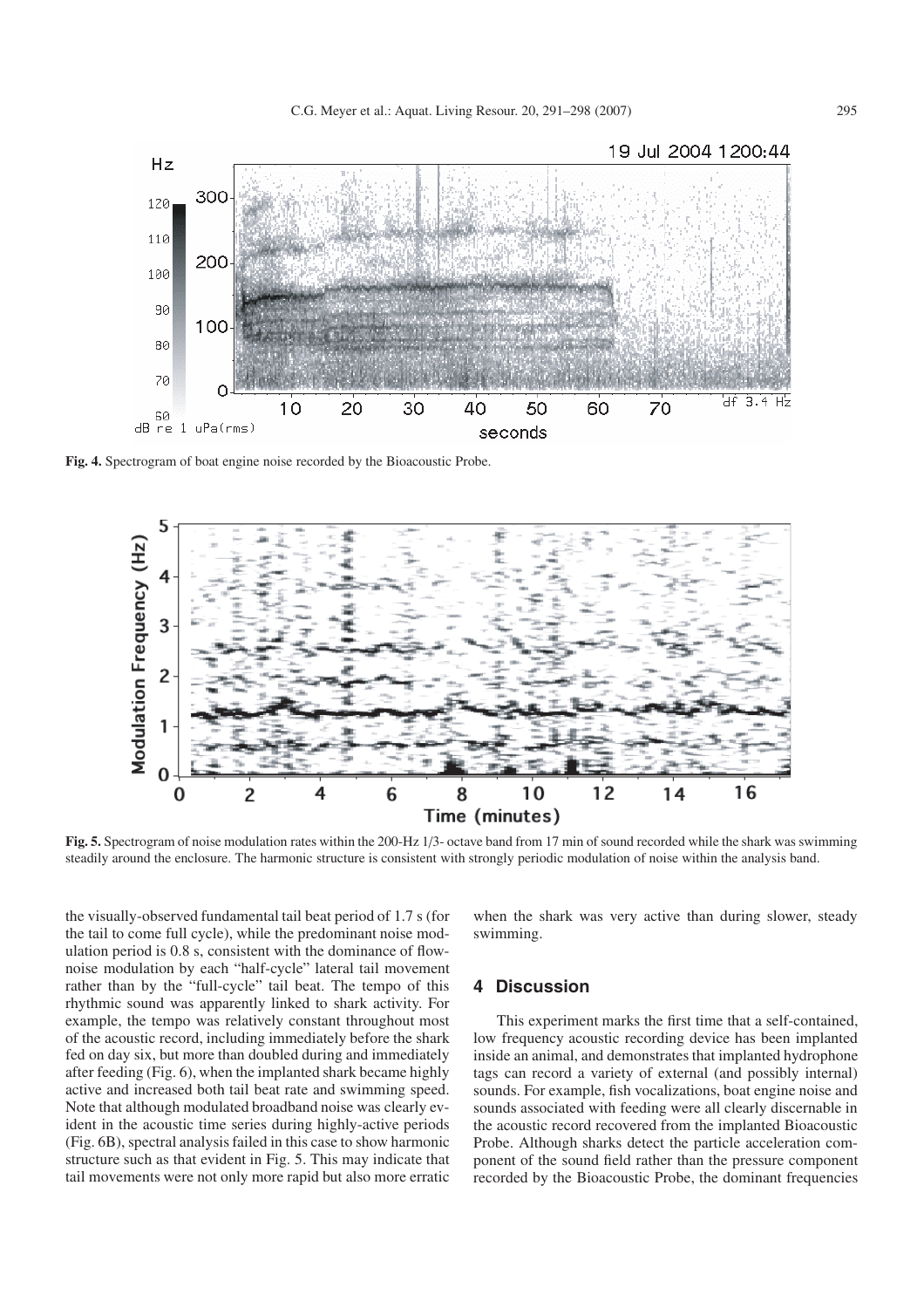![](_page_5_Figure_2.jpeg)

**Fig. 6.** Oscillograms of unidentified rhythmic sounds recorded by the Bioacoustic Probe, (A) immediately before feeding the implanted shark, and (B) immediately after feeding the shark.

of the recorded sounds were within the hearing range for sharks (40 Hz to approximately 800 Hz; Myrberg 2001), and several of these sounds are known to attract sharks in natural settings. For example, previous studies have shown that reef fish vocalizations and sounds associated with fish feeding activity attract sharks (Banner 1972; Nelson and Johnson 1976; Nelson et al. 1969).

Each of the sounds recorded by the Bioacoustic Probe could potentially provide useful information on fish ecology. Fish vocalizations are often associated with specific behaviors such as mating and spawning (e.g., Mann and Lobel 1998), and such sounds could reveal when fish implanted with hydrophone tags are associating with spawning events. Boat engine noise could tell us how frequently fish are in proximity of fishing vessels (Insley et al. 2004), or at locations where fishing boats congregate such as Fish Aggregating Devices or seamounts. Sounds associated with feeding could reveal fish

foraging strategies. The rhythmic tail beat sounds that varied in tempo with shark swimming speed, suggest that hydrophone tags could also provide information on shark or fish physiology and activity rates, as has been the case with marine mammals (Burgess et al. 1998). For example, the ability acoustically to recognize full-cycle as well as half-cycle tail beats indicates that the character of the flow noise recorded as the subject swam was different between right-to-left and left-to-right tail movement. This may suggest that the subject swam asymmetrically, or may reflect asymmetric reception of noise by the Bioacoustic Probe.

Although there is clearly considerable potential for using acoustic recording tags to increase our understanding of fish ecology, there are also significant technical challenges associated with creating small, implantable acoustic recording devices suitable for long-term studies. For example, we were able to recognize sounds recorded by the Bioacoustic Probe by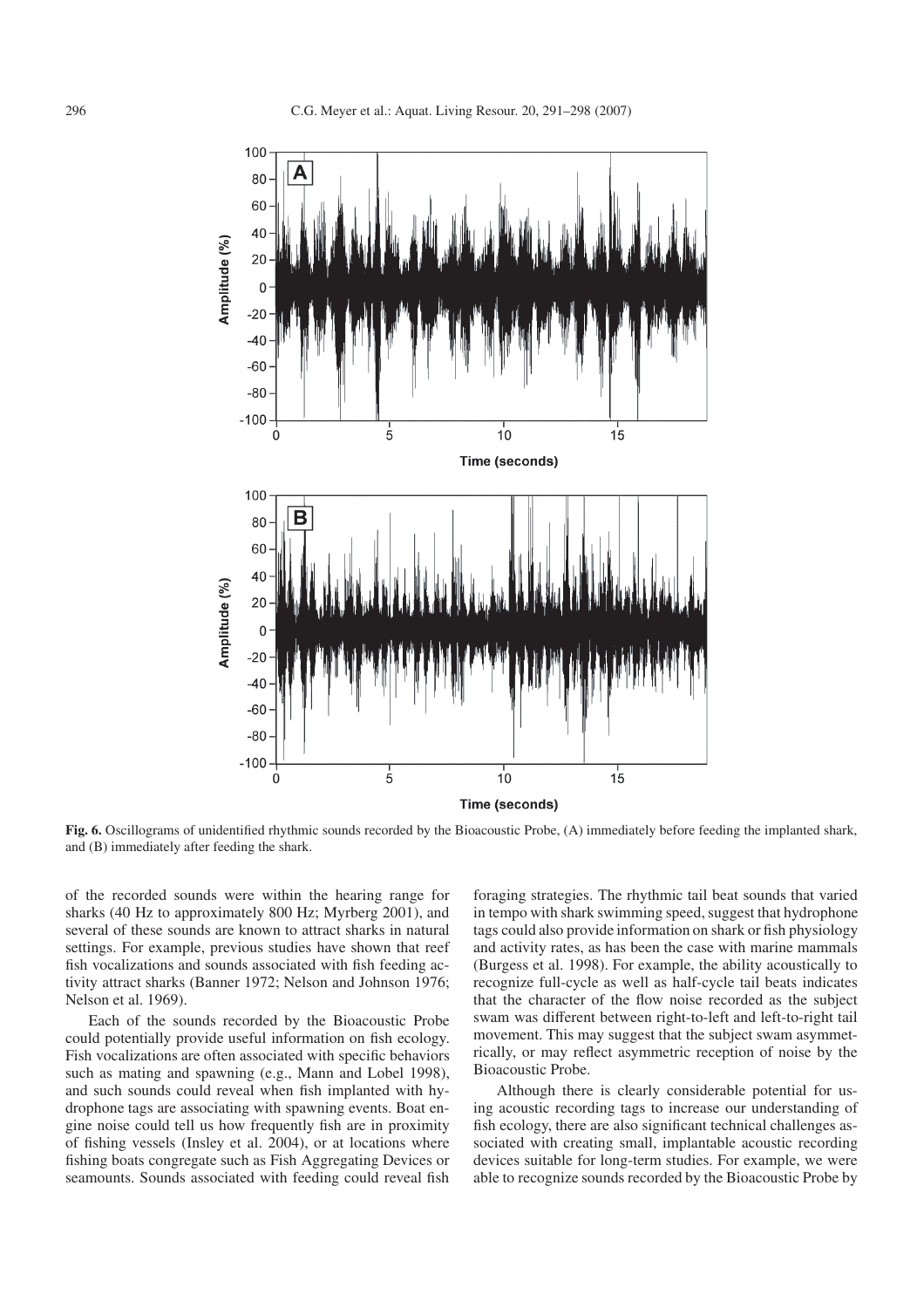manually identifying them during playback but this required a large tag memory and was a labor intensive process. One solution would be to enable tags to automatically "recognize" sounds in real-time but record them only as simple "events" to minimize data storage requirements and simplify subsequent analyses. This would require on-board processing of acoustic data by the tag which could be simplified by focusing on sounds with distinctive "signatures". For example, most fish sounds are either simple pulsed broad-band sounds or tonal type sounds, where the pulse rates or dominant frequency are species-specific (e.g. Lobel and Mann 1995; Mann and Lobel 1998; Mann 2002). Fish sounds do not typically exhibit complex frequency modulations seen in many marine mammal vocalizations (Mann 2002). This makes it possible to describe most fish sounds with a few metrics, such as sound duration, peak frequency, and bandwidth (Mann 2002). Timing between pulses can be recorded by storing the time of onset of each pulse (Mann 2002). By recording these simple metrics, a system could be developed to automatically detect and process sounds of interest and greatly reduce the amount of data that would be acquired by simply recording continuously (Mann 2002).

The recovery of stored data from implanted acoustic recording tags presents another logistical challenge. Either the tags must be physically recovered as in this study, or data remotely recovered from free swimming animals via acoustic modem. Implanted data logging archival tags are already routinely recovered from commercially exploited fishes such as tunas (e.g., Schaefer and Fuller 2002; Dagorn et al. 2006), suggesting that this would be a feasible approach for heavily targeted species. However other species of interest, such as large sharks, are not commercially harvested and the probability of recovering implanted archival tags from these animals is far lower. In these situations remote data retrieval using acoustic modems will be required, and could be accomplished by deploying underwater receivers in areas utilized by species of interest (e.g., Voegeli et al. 2001). If these technical hurdles can be overcome then acoustic recording tags could provide valuable new insights into little-known aspects of fish ecology.

*Acknowledgements.* This study was possible thanks to the collaboration of the FADIO (Fish Aggregating Devices as Instrumented Observatories of pelagic ecosystems) research project funded by the DG Research (QLRICT-200202773), the "Instrumented Buoys as Autonomous Observatories of Pelagic Ecosystems" research project funded by the Pelagic Fisheries Research Program in Hawaii, and US Office of Naval Research contract #N00014-03-C-0262.

## **References**

- Banner A., 1972, Use of sound in predation by young lemon sharks, *Negaprion brevirostris* (Poey). Bull. Mar. Sci. 22, 251-283.
- Bruce B.D., Stevens J.D., Malcolm H., 2006, Movements and swimming behaviour of white sharks (*Carcharodon carcharias*) in Australian waters. Mar. Biol. 150, 161-172.
- Burgess W.C., 2000, The bioacoustic probe: A general-purpose acoustic recording tag. J. Acoust. Soc. Am. 108, 2583.
- Burgess W.C., Tyack P.L., Le Boeuf B.J., Costa D.P., 1998, A programmable acoustic recording tag and first results from northern elephant seals. Deep-Sea Res. II 45,1327-1351.
- Carey F.G., Lawson K.D., 1973, Temperature regulation in freeswimming bluefin tuna. Comp. Biochem. Phys. A 44, 375-378.
- Carey, F.G., Robison B.H., 1981, Daily patterns in the activities of swordfish, *Xiphias gladius*, observed by acoustic telemetry. US Fish. Bull. 79, 277-292.
- Dagorn L., Holland K.N, Hallier J.P., Taquet M., Moreno G., Sancho G., Itano D., Aumeeruddy R., Girard C., Million J., Fonteneau A., 2006, Deep diving behavior observed in yellowfin tuna (*Thunnus albacares*). Aquat. Living Resour. 19, 85-88.
- Holland K.N., Brill R.W., Ferguson J.S., Chang R.K.C., Yost R., 1986, A small vessel technique for tracking pelagic fish. Mar. Fish. Rev. 47, 26-32.
- Holland K.N, Brill R.W., Chang R.K.C., Sibert J.R., Fournier D.A., 1992, Physiological and behavioural thermoregulation in bigeye tuna (*Thunnus obesus*). Nature 358, 410-412.
- Holland K.N., Lowe C.G., Wetherbee B.M., 1996, Movements and dispersal patterns of blue trevally (*Caranx melampygus*) in a fisheries conservation zone. Fish. Res. 25, 279-292.
- Insley S.J., Robson B.W., Burgess W.C., 2004, Acoustic monitoring of northern fur seals in the Bering Sea (A). J. Acoust. Soc. Am. 116, 2555.
- Johnson, M.P., Tyack P.L., 2003, A digital acoustic recording tag for measuring the response of wild marine mammals to sound. IEEE J. Ocean. Eng. 28, 3-12.
- Johnson, M.P., Madsen, P.T., Zimmer, W.M.X., Aguilar de Soto, N., Tyack, P.L., 2004, Beaked whales echolocate on prey. Proc. R. Soc. Lond. B, 271, s383-s386, published online [DOI: 10.1098/rsbl.2004.0208].
- Lobel P.S, Mann D.A., 1995, Spawning sounds of the damselfish, *Dascyllus albisella* (Pomacentridae), and relationship to male size. Bioacoustics 6, 187-198.
- Madsen P.T., Payne R., Kristiansen U., Wahlberg M., Kerr I., Møhl B., 2002, Sperm whale sound production studied with ultrasound time/depth-recording tags. J. Exp. Bio. 205, 1899-1906.
- Madsen P.T., Johnson M., Miller P.J.O, Aguilar Soto N., Lynch J., Tyack P., 2006, Quantitative measures of air-gun pulses recorded on sperm whales (*Physeter macrocephalus*) using acoustic tags during controlled exposure experiments. J. Acoust. Soc. Am. 120, 2366-2379.
- Mann D.A., Lobel P.S., 1995, Passive acoustic detection of sounds produced by the damselfish, *Dascyllus albisella* (Pomacentridae). Bioacoustics 6, 199-213.
- Mann, D.A, Lobel P.S., 1998, Acoustic behavior of the damselfish *Dascyllus albisella*: behavioral and geographic variation. Environ. Biol. Fish. 51, 421-428.
- Mann D.A., 2002, New technologies for passive acoustic detection of fish sound production. Proc. International Workshop on the application of passive acoustics in fisheries. http://web.mit.edu/seagrant/aqua/cfer/acoustics/exsum/mann/ extended.html
- Meyer C.G, Holland K.N, Wetherbee B.M, Lowe C.G., 2000, Movement patterns, habitat utilization, home range size and site fidelity of whitesaddle goatfish, *Parupeneus porphyreus*, in a marine reserve. Environ. Biol. Fish. 59, 235-242.
- Meyer C.G., Holland K.N., 2005, Movement patterns, home range size and habitat utilization of the bluespine unicornfish, *Naso unicornis* (Acanthuridae) in a Hawaiian marine reserve. Environ. Biol. Fish. 134, 602-606
- Myrberg A.A., 2001, The acoustical biology of Elasmobranchs. Environ. Biol. Fish. 60, 31-45
- Nelson D.R., Johnson R.H., 1976, Some recent observations on acoustic attraction of Pacific reef sharks. In: A. Schuijf A., Hawkins A.D. (Eds.) Sound Reception in Fish. Elsevier, Amsterdam, pp. 229–239.